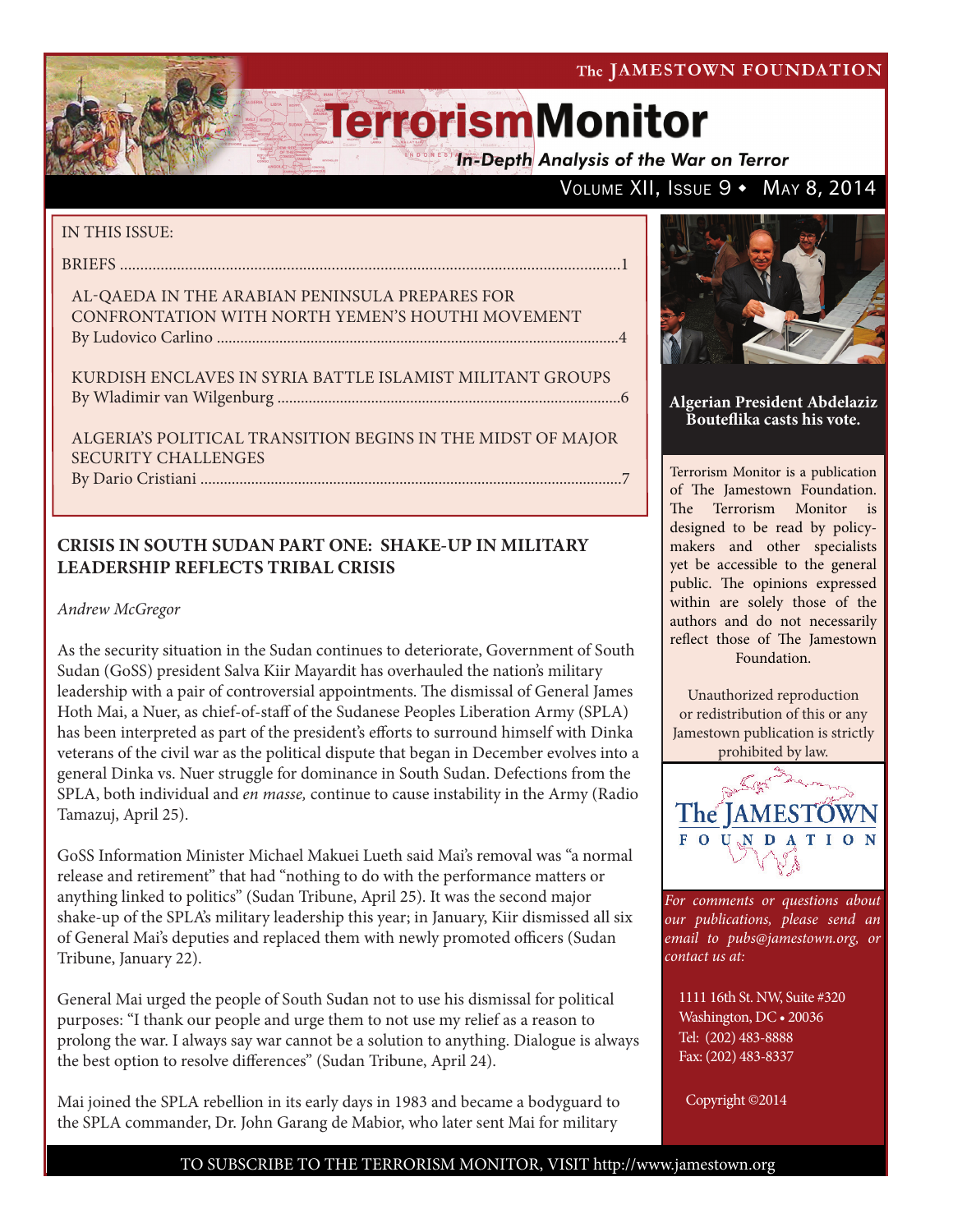training in Cuba, Ethiopia and the United States. When the SPLA split along ethnic lines in 1991, Mai refused to join the largely Nuer faction under Riek Machar and instead remained loyal to Garang and the Dinka-led original SPLA. Given that Machar and the Nuer dissidents were eventually compelled to rejoin the movement, Mai could argue he made the right choice, but he has since been viewed with suspicion by many Nuer who see him as irrevocably pro-Dinka. Mai replaced Oyai Deng Ajak (currently under detention on coup charges) as chief-of-staff in 2009 and became a full general the following year. Mai was the most prominent Nuer in the South Sudan military and administration.

Mai was replaced by General Paul Malong Awan Anei, the Dinka former governor of Northern Bahr al-Ghazal state. The new chief-of-staff helped direct the operations in Juba in December that launched the conflict and is regarded as a Kiir loyalist with a strong pro-Dinka agenda. Malong was a senior SPLA commander during the civil war and was appointed governor of Northern Bahr al-Ghazal in March 2008. Malong's personal conduct as a SPLA commander led to friction with late SPLA leader Dr. Garang, leading to his arrest in 1991 (Sudan Tribune, November 17, 2013). Malong is widely believed to be illiterate, but claims he can read and write Dinka (Sudan Tribune, March 26).

Malong's authoritarian style made him unpopular in many parts of Northern Bahr al-Ghazal, but his personal loyalty to Kiir allowed him to evade discipline for defying Kiir's orders in 2013, with a forgiving Kiir saying: "Malong is not the first official to break the law. He is not the first official to fail to implement directives from my office" (Sudan Tribune, March 26, 2013).

In December 2013, residents of Aweil (the capital of Northern Bahr al-Ghazal) called for Malong's removal, charging him with embezzlement of public funds, theft of medical supplies and arbitrary rule: "The Governor puts himself in a position of prosecutor and/or a judge in the State. He orders the arrest and release of individuals according to his wishes" (Sudan Tribune, December 4, 2013). Malong is also accused of recruiting a tribal militia of 15,000 in the Bahr al-Ghazal region, a move that is believed to have been opposed by General Mai (Nyamile News, April 23).

The new chief-of-staff has promised to take an aggressive stance in bringing the rebellion to an end:

I will go to Upper Nile region and fight there myself. I will need to get that so called Riek Machar and fight

### TerrorismMonitor Volume XII • Issue 9 • May 8, 2014

him. He either has to catch me or I will catch him. I had a secure job before I accepted this new role. I don't want people to be killed mercilessly like this by the rebels. I will finish this rebellion and bring this crisis to an end. (Upper Nile Times, April 24).

At the same time, President Kiir relieved Major General Mac Paul Kuol (a Dinka) from his duties as head of military intelligence. Mac Paul appears to have brought his termination about when he failed to support the government's official description of the December events in Juba that launched the conflict as a "coup attempt" while testifying as a prosecution witness at a related treason trial, suggesting the violence began as the result of a disagreement between factions of the presidential guard, a more likely interpretation of events (Radio Tamazuj, April 24). Mac Paul had run-ins with the regime before becoming head of military intelligence – in July 2012, he was arrested along with 15 other officers on charges of planning a coup against Salva Kiir, though Kiir later dismissed the charges, describing them as the result of a fabrication created in Khartoum (Sudan Tribune, July 31, 2012; Radio Tamazuj, August 2, 2012).

Mac Paul's successor as head of military intelligence, General Marial Nuor Jok, a Dinka and former Director of Public Security and Criminal Investigations, is a surprising choice based on his record. While supposedly in charge of public security, Nuor was accused of torture, extortion, extra-judicial killings, the creation of illegal detention centers and the arming of a personal tribal militia (Upper Nile Times, December 14, 2011). Nuor was arrested in August 2013 in connection with the disappearance of Engineer John Luis Silvio following a land dispute. Nuor was given leave to seek medical treatment in Nairobi during his trial. He did not return as scheduled and the proceedings appear to have been abandoned.

In 2012, General Mai noted that Mac Paul and Marial Nuor were "controversial figures. Their names have always appeared in illegal detention and torture of their opponents" (Radio Tamazuj, August 2, 2012). The shake-up in the SPLA leadership was not welcomed by the rebel camp; a spokesman for Riek Machar's faction of the SPLA said the changes marked the beginning of "an imminent bloodbath, escalation and regionalization of the conflict" (Sudan Tribune, April 25).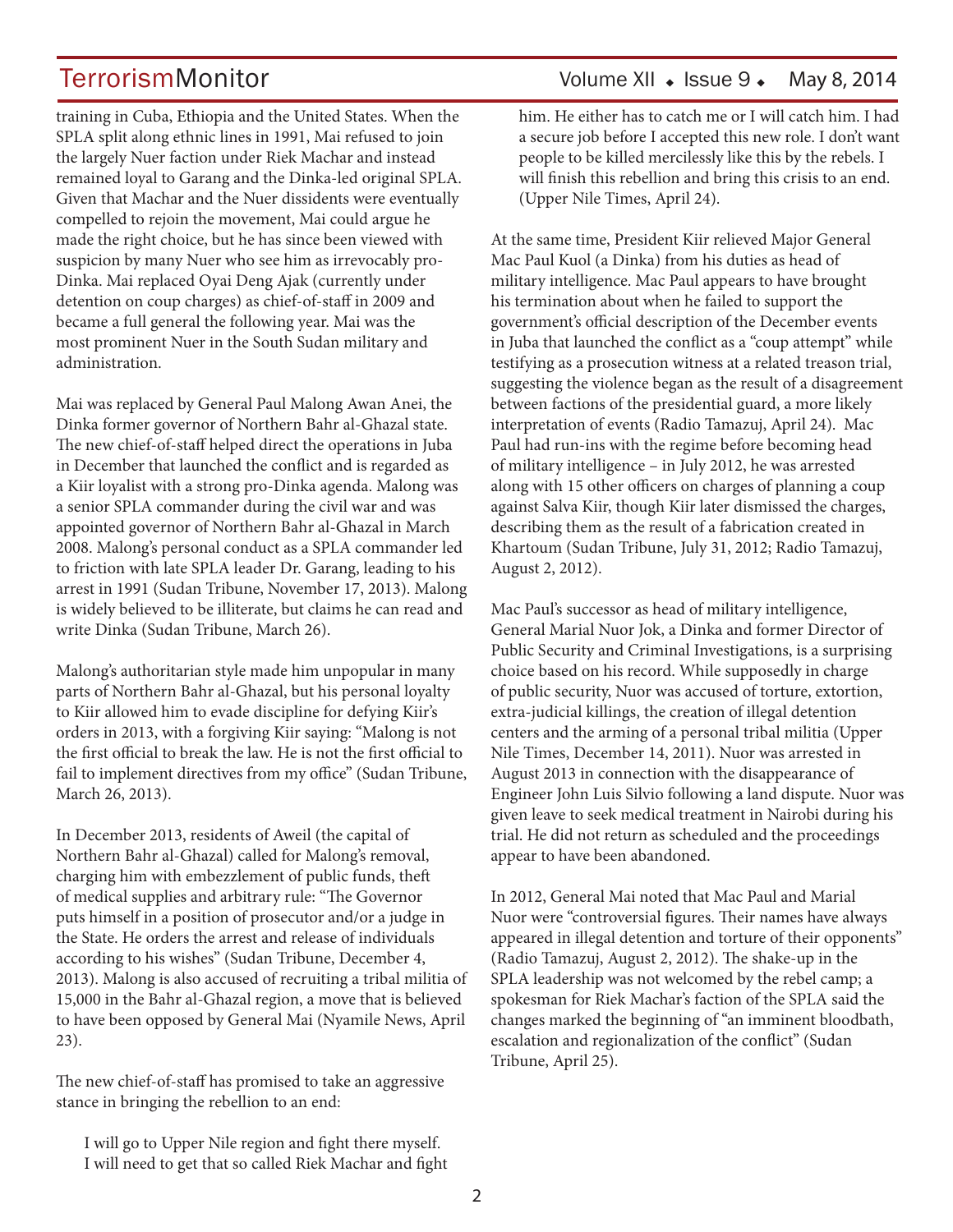### **CRISIS IN SOUTH SUDAN PART TWO: CIVILIAN MASSACRES MARK STRUGGLE TO CONTROL OIL INDUSTRY**

#### *Andrew McGregor*

Government of South Sudan (GoSS) forces are battling rebels under the command of former South Sudan vicepresident Riek Machar for control of Paloch in Upper Nile State, home of the nation's largest oil installation. The rebels have said they intend to take control of all of South Sudan's oilfields to prevent President Salva Kiir Mayardit from "using the oil revenues to finance his war and hire foreign mercenaries" (Sudan Tribune, April 23; Reuters, April 24). However, according to Sudanese Peoples Liberation Army (SPLA) spokesman Colonel Philip Aguer, it is "the dream of Riek Machar and his forces to either destroy the oil industry or control it or divert it. To whom, we don't know" (VOA, April 24).

The civilian population of the oil-rich Greater Upper Nile region (which includes Jonglei, Unity and Upper Nile states) has been targeted by both rebel and government forces battling for control of the oil fields. Bentiu, the capital of Unity State, was taken over by rebel forces (including the notorious Nuer "White Army") on April 15. The occupiers then launched attacks on civilians who had gathered in hopes of safety at the local hospital, the Catholic church, the vacated World Food Program compound and the Bentiu mosque. According to UNMISS, more than 200 civilians were killed and over 400 wounded at the mosque alone. The mission also condemned the use of Radio Bentiu FM to "broadcast hate speech" and calls for mass rape during the opposition's investment of the city (Sudan Tribune, April 21). During the attacks, gunmen demanded that their captives identify their ethnicity and origin and then killed all Dinkas and Darfuris. Many of the latter were traders operating from nearby Darfur.

A spokesman for the rebels' so-called "SPLM-In-Opposition" claimed government forces had massacred the Dinka and Darfuri population of Bentiu before evacuating it. The bodies were then collected and piled in "sensitive" places to "make it look like organized executions by the incoming opposition forces." The spokesman further claimed the dead Darfuri civilians were actually Justice and Equality Movement (JEM) fighters from Darfur who had changed into civilian clothes during the fighting for Bentiu. [1] Elsewhere, however, the commander of the SPLA's 4th Division (a largely Nuer unit now fighting on the rebel side), Major General James Koang Chol, said the alleged JEM fighters "were in military uniform and participated

### Volume XII  $\bullet$  Issue 9  $\bullet$  May 8, 2014

in active combat against our forces… We would not have killed innocent Darfur civilians. We don't see them as our enemies" (Sudan Tribune, April 24).

JEM denies any involvement in the South Sudan conflict, but Koang claims the movement is concerned for its supply lines running from their current bases in north Kordofan to South Sudan (Radio Tamazuj, January 2). Opposition forces claimed to have killed a JEM major-general and a brigadier while inflicting a recent defeat on JEM forces in Unity State (Sudan Tribune, April 25). [2] JEM and the GoSS have longstanding ties, but the degree of their military cooperation has always been a matter of some contention.

The Bentiu massacre was followed two days later by an attack by gunmen armed with RPGs on Nuer refugees in the UN compound in Bor, the capital of Jonglei State. Peacekeepers from India, Nepal and South Korea were unable to prevent the slaughter of at least 46 Nuer, with hundreds more wounded (South Sudan News Agency, April 22; BBC, May 1). Bor was the scene of a massacre of some 2,000 Dinka civilians by Nuer forces under Riek Machar's command in November 1991.

Kenyan president Uhuru Kenyatta has warned that Kenya will not stand by and allow the situation in neighboring South Sudan to descend into genocide. [3] Uganda is providing military support to the GoSS and the evacuation of these forces is one of the primary demands of the opposition. Uganda appears eager to accommodate this demand as soon forces from the eight-nation Inter-Governmental Authority on Development (IGAD) are ready to deploy in South Sudan to protect oilfields and strategic towns. Three battalions totaling 2,500 troops from Ethiopia, Kenya and Rwanda are expected to have a UNauthorized mandate to use greater force to protect civilians. The deployment has been delayed due to the opposition of Riek Machar's forces.

In the face of atrocities by both sides, the UN Security Council is re-examining the mandate of UNMISS on the assumption that the GoSS is no longer a reliable partner (Reuters, April 24). China, the largest investor in the South Sudan's oil industry, is naturally concerned about supply interruptions and has even taken the unusual measure of offering its services as a mediator (BBC Chinese, January 8). With government troops poised to retake Bentiu, there are fears of new killings targeting the thousands of Nuer civilians who have taken refuge in the town's UN compound.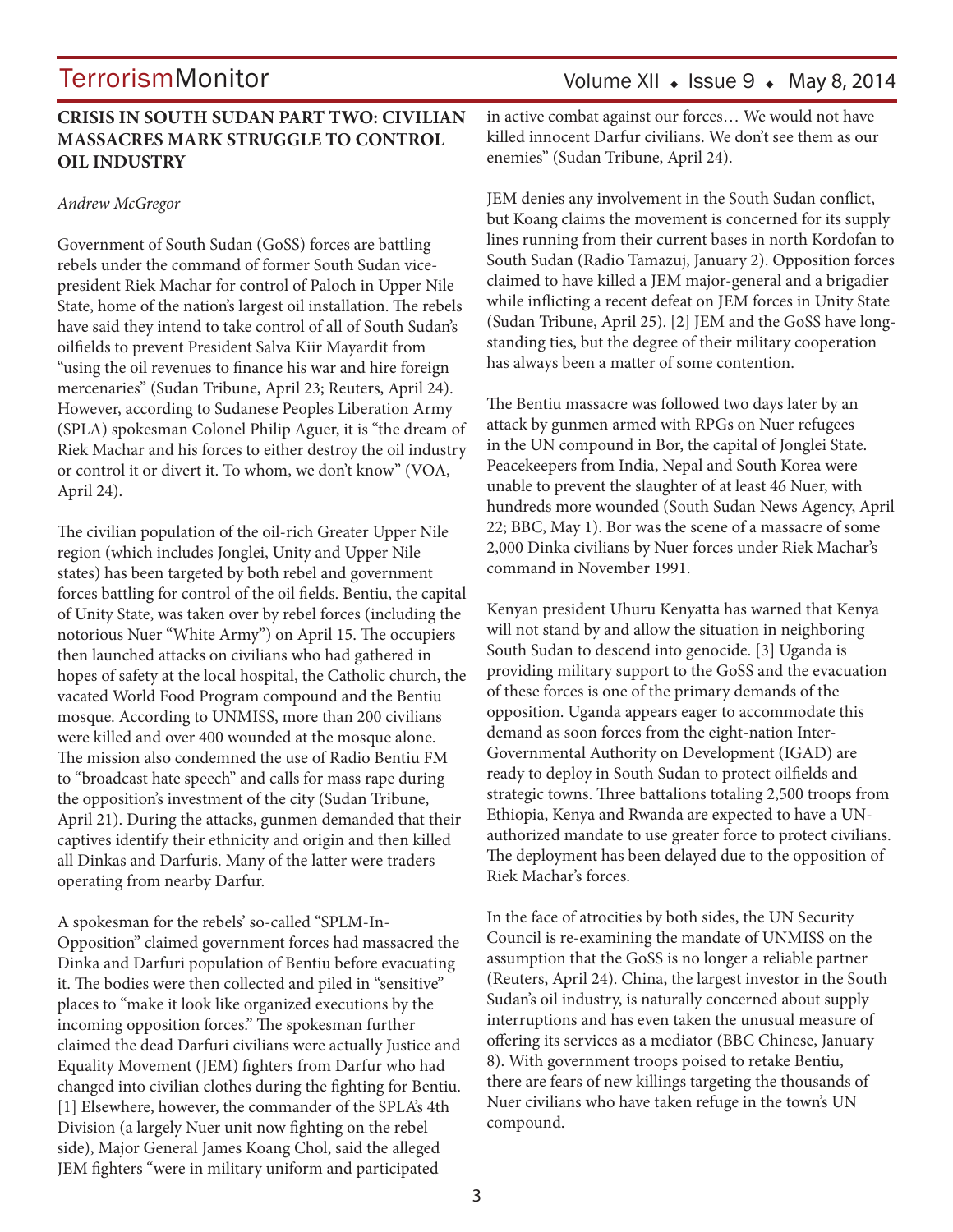#### Notes

1. James Gatdet Dak, Spokesperson of the chairman of SPLM-In Opposition: "Response to allegations of massacres in Bentiu," April 25, 2014, http://www.sudantribune.com/ spip.php?article50778.

2. Brigadier General Lul Ruai Koang, Directorate of Information and Moral Orientation, Office of Military Spokesperson for SPLA in Opposition, Press Release no. 53, April 24, 2014.

3. Kenya Presidency (Nairobi), Statement on South Sudan by President Uhuru Kenyatta, Chairman of the East African Community and Rapporteur of the Inter-Governmental Authority on Development (IGAD), April 25, 2014, http:// allafrica.com/stories/201404251580.html.

## **Al-Qaeda in the Arabian Peninsula Prepares for Confrontation with North Yemen's Houthi Movement**

#### *Ludovico Carlino*

The high profile operations that al-Qaeda in the Arabian Peninsula (AQAP) has carried out in the last five months in Yemen have demonstrated that the group's battle against Yemen's central government and security forces is far from over. Attacks such as the coordinated suicide assault on a Ministry of Defense compound in Sana'a on December 5, 2013 that killed 52 people or the suicide attacks against the local Security Department headquarters in Aden in December and the Aden headquarters of the Army's 4th Division in April are the most evident displays of the group's strength in the midst of an insurrection. These major operations are backed by dozens of smaller operations targeting security personnel across Yemen's southern and central provinces (National Yemen, December 5, 2013; *al-Tagheer* [Aden] January 1; April 2). This surge in AQAP operations comes in a critical juncture for the Yemeni state, which is already facing the steady advance of the Zaydi Shi'a Houthi movement towards Sana'a. The Houthis are an amorphous group based in the northern province of Sa'ada, acting along the dual lines of a religious movement trying to revitalize Zaydism and an insurgent group fighting for more ambiguous goals. The group cites economic, religious and political marginalization as their main grievances against the central government, whereas the latter accuses the Houthis of attempting to re-establish the Yemeni Imamate with support from Iran.

Jihadist activities in the south and the rapid expansion of Houthist influence beyond Sa'ada Governorate represent the most complex security challenges for the central government since 2011, when both actors began to exploit the new space opened by the uncertain Yemeni transition to consolidate and extend their positions. While the government reacted to AQAP's activities with a series of military ground offensives and a steady campaign of airstrikes that inflicted serious blows to the group but failed to erode its capabilities, Sana'a has dealt with the Houthist expansion with an ineffective strategy of containment. On the one hand, this different approach is partially related to the different nature of both groups. Although the Houthis have not abandoned their rebellion, they did embark on a process of political engagement after the removal of former president Ali Abdullah Saleh in 2012, whereas AQAP clearly has no accepted political role or voice in the country.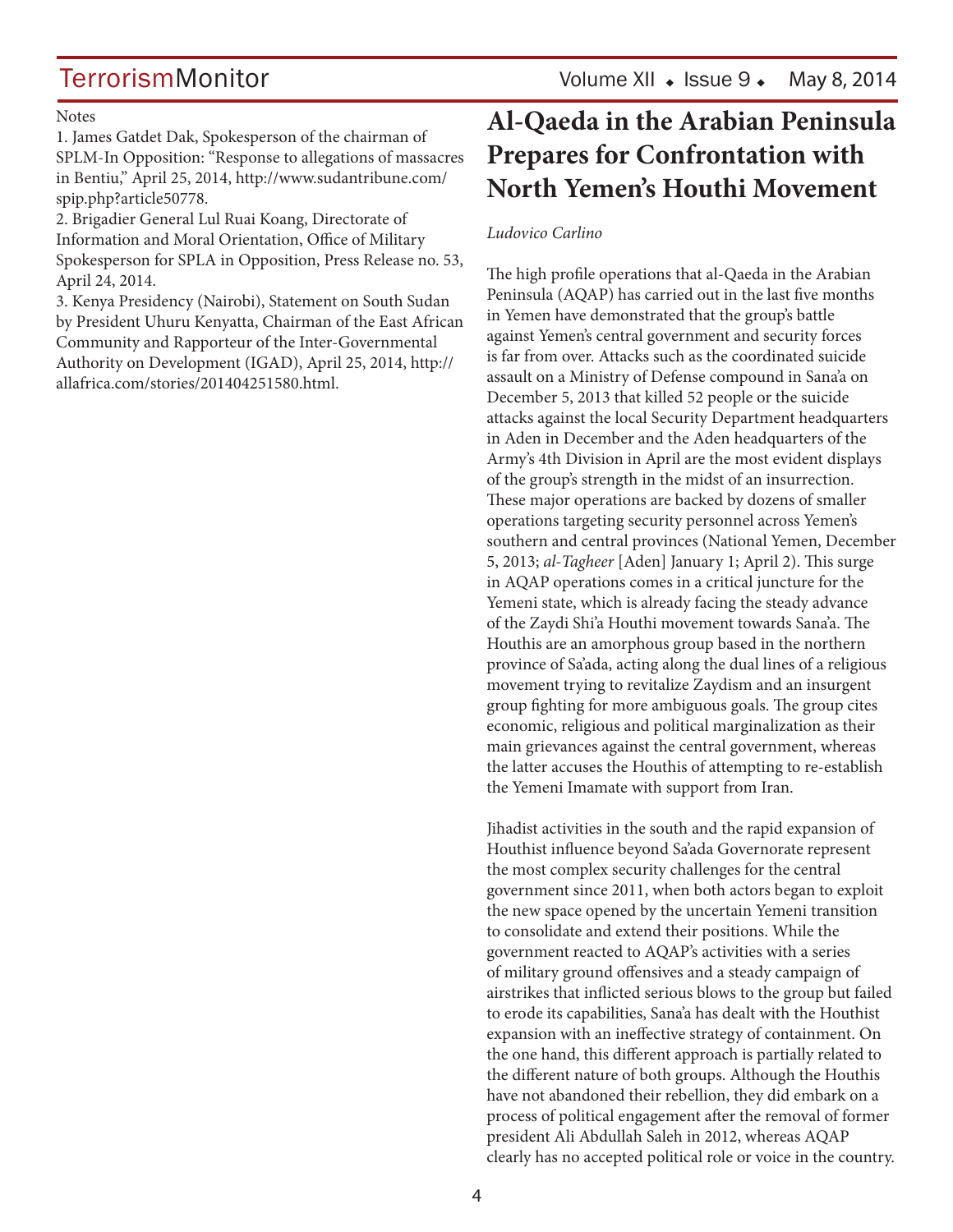The government seems inclined to avoid a new armed confrontation with the Houthis after having engaged in six indecisive wars with the movement in northern Sa'ada from 2004 to 2010.

The government inaction has allowed the Houthis to consolidate their grip over Sa'ada and expand their presence across Hajjah, al-Jawf, Dhamar and Amran governorates. Since 2011 an intermittent conflict has occurred in those provinces between the Houthis, various tribal clans and Sunni Salafists over local issues and territorial control. From October 2013 to February, the fighting has been centered mainly in Sa'ada and Amran (see Terrorism Monitor Brief, February 21).

The conflict has since moved close to Sana'a and has seen Houthi militants battling security forces. At the end of February, the Houthis attempted to seize control of government installations in Hazm, the capital of al-Jawf, attacking an army patrol guarding a building, killing two soldiers and injuring three (Almasdaronline, February 28). In March, Houthi militants ambushed an army post in the Hamdan district of Sana'a, killing two other soldiers and injuring four (Kamaranpress.net, March 14). This incident has not been the only one in the Sana'a area, as Houthis and Sunni tribesmen had already fought in the Arhab district, only 35 kilometers north of Sana'a International Airport (*al-Ahram* [Cairo] February 6; Akhbaralyom.net, February 7). In April, the Houthis took over an army base in Amran after fighting left ten dead on both sides (Almashadalyemeni.com, April 9).

The fact that the Houthis brought their militants close to Sana'a, coupled with the government's hesitation in moving against the group even when government forces were attacked, has boosted the impression of a weak state facing an increasingly defiant opponent. This feeling was further reinforced when President Abd Rabbuh Mansur Hadi asked the Bani Matar tribe to help defend Sana'a from a potential Houthi attack (Almasdaronline, March 17). Although a Houthi offensive on the capital seems highly improbable given that such a move could trigger a broader conflict, the group's mobilization in the capital is nevertheless underway. This was confirmed when security forces recently blew up a weapons depot belonging to the Houthis containing about 300 RPGs in al-Jeraf (northeast of Sana'a), only one of the places where the group is believed to store its weapons in the capital (Aden Post, April 14; Albaldnews.com, April 16).

It is against this backdrop that AQAP recently joined the growing chorus of voices that have criticized the government for failing to halt the Houthist expansion.

### Volume XII  $\;\ast\;$  Issue 9  $\;\ast\;$  May 8, 2014

On March 30, AQAP released a statement accusing the Yemeni government of being involved in a "conspiracy" to empower the Shi'a Houthis against the Salafists and urged Sunnis to "wake up and realize the extent of the conspiracy" (Hournews.net, March 30). The group also announced the formation of a new brigade, Ansar al-Shari'a in the Central Region, tasked with fighting the Houthis and halting their expansion (Hournews.net, April 1; Almashad-alyemeni. com, April 2).

AQAP has voiced its hostility towards the Zaydi movement on several occasions in the past.

In 2011, the late deputy AQAP leader Saeed al-Shihri called for jihad against the Houthis and last November the group vowed retaliation after Houthi militants besieged the Salafist Dar al-Hadith religious school in Dammaj (Sa'ada governorate) (Yemen Post, January 20, 2011; *Yemen Times*, November 14, 2013). AQAP has also managed to sporadically target the Houthis in the north, most notably in May 2012, when a suicide bomber targeted a Houthi mosque in al-Jawf, killing 14 people (Yemen Post, May 25, 2012).

However, the group's reputation was highly damaged after the December 5, 2013 attack on the Ministry of Defense complex. That attack also targeted a hospital located within the compound and killed unarmed medics and patients, causing outrage even amongst the group's sympathizers and ultimately pushing AQAP to officially apologize (*Yemen Times*, December 24, 2013).

Reports of an alleged jihadist camp discovered in al-Jawf, where around 300 fighters are receiving militant training in anticipation of an imminent offensive against Houthis and security forces, leave open the prospect of an open confrontation between the two groups in the near future (Yemensaeed.com, April 8; Barakish. net, April 9). In the same vein, the recent arrests by Yemeni authorities of Hezbollah and Iranian Revolutionary Guard operatives accused of helping the Houthis to set up militant training camps indicate that the Zaydi movement has no intention of laying down its weapons. There is little doubt the Houthis would fight any AQAP attempt to weaken its new position of power (Hournews.net, April 22; Almashadalyemeni.com, April 24). In this scenario, the arc of instability crossing the country would be further extended, reducing the ability of the central government to contain further political-sectarian violence.

*Ludovico Carlino is a Ph.D. Candidate in the Department of International Politics at the University of Reading, specializing in al-Qaeda and its affiliated movements.*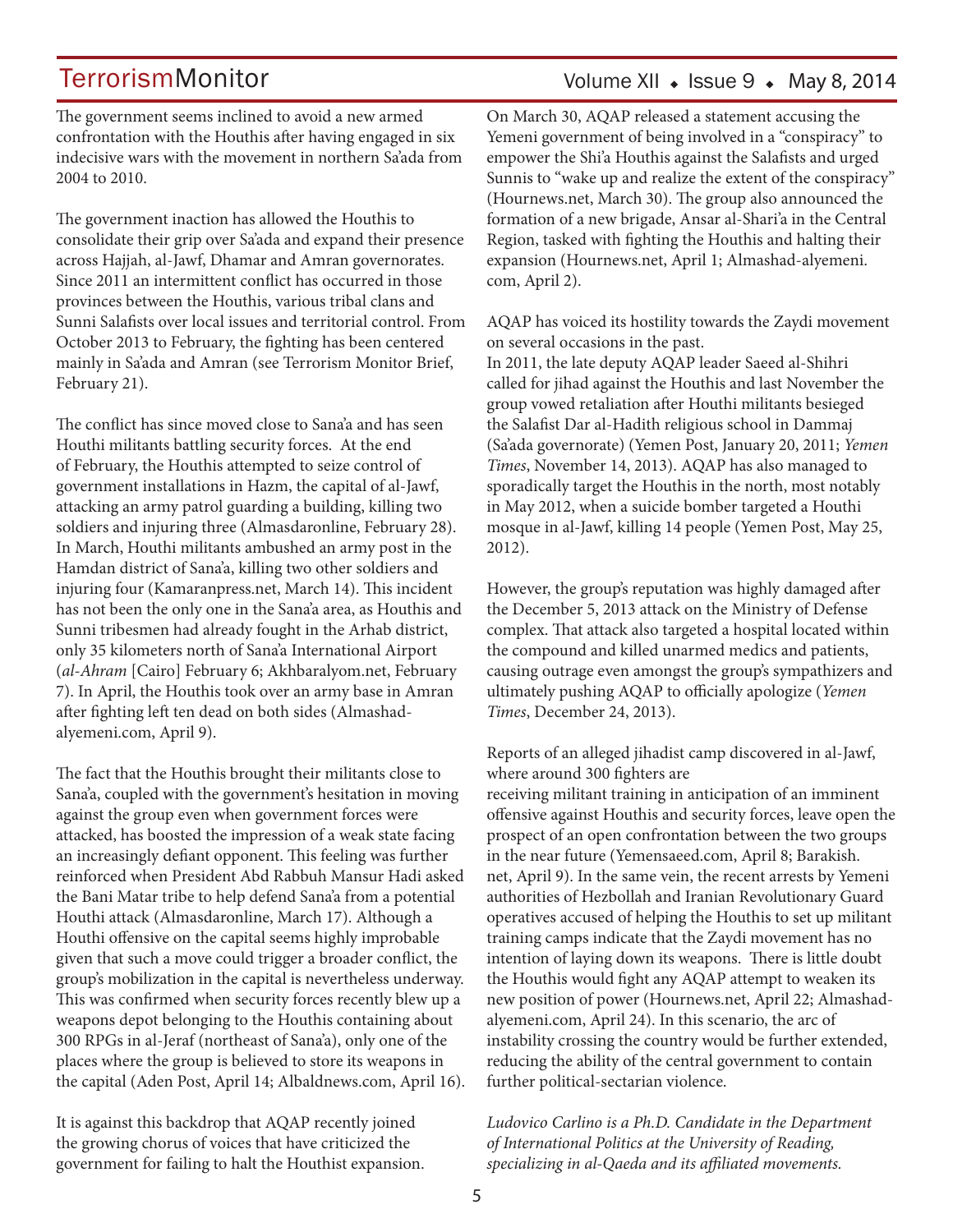### **Kurdish Enclaves in Syria Battle Islamist Militant Groups**

#### *Wladimir van Wilgenburg*

The main Kurdish militia in Syria, the Yekîneyên Parastina Gel (YPG – Kurdish People's Protection Units), has survived a siege of the town of Kobani (Arabic: Ayn al-Arab) by Islamist extremists belonging to the Islamic State of Iraq and Syria (ISIS). The siege of the Kurdish-controlled town near the Turkish border began on March 10.

ISIS was not able to manage to force the Kurds into submission and the Kurds now say ISIS has ended its attempt to capture Kobani, moving most of their forces to the town of Tel Hamis (close to Qamishli), which will lead to more suicide attacks in the Hasakah governorate (Firat News, April 18). Lacking any Syrian Kurdish support, ISIS was unable to overcome the YPG and their efforts only increased support for the YPG among Syrian Kurds despite shortages of food, weapons and other supplies.

The main problem for the Syrian Kurds is that the areas where they attempt to build administrations border ISIS strongholds. The ISIS siege of Kobani from three sides was an attempt to weaken the Kurdish threat to their areas of control.

ISIS is trying to use Arab tribes settled in the Kurdish areas and fear a Kurdish takeover of areas currently under their control, such as al-Qahtaniya, Qamishli and Ras al-Ayn. ISIS has carried out several suicide attacks in Hasaka governorate that led to campaigns by Kurdish security forces to arrest ISIS sleeper cells in Arab neighbourhoods and villages. The Syrian government is also trying to use the same tribes to create ethnic tensions, says YPG spokesperson Redur Xelil. [1]

Turkey is opposed to the newly established Kurdish administrations in Syria since they are dominated by parties close to the Partiya Karkerên Kurdistan (PKK – Kurdistan Workers' Party). Syrian Kurds, therefore, often accuse Turkey of supporting Islamist rebels against them (Firat News Agency, April 18, 2014).

The YPG captured the formerly ISIS-controlled Syrian-Iraqi border crossing in Yarubiyah in late October 2013, cutting one of their main access points to Iraq (VOA, October 26, 2013). The YPG plans to control the town of Tel Abyad, close to the Turkish border, to connect the Kurdish enclaves in Kobani and Hasakah, which threaten ISIS access to the

#### Turkish border. Since the Kurdish areas are divided into three enclaves and are not geographically contiguous, the YPG tries to enter and capture ISIS-controlled areas such as in Tel Ebyad, Jarabulus and Manbij.

ISIS felt further threatened by a new alliance between the YPG and anti-ISIS rebel groups. Although, most anti-Assad rebels fought against the Kurds in the summer of 2013 and expelled Kurdish forces from some areas in the countryside of Raqqah and Aleppo, these operations broke down in January. Since then, the YPG has fought only ISIS.

As a result of these changing alliances, new opportunities opened up for the Kurds to cooperate with other groups against the ISIS. Jabhat al-Akrad (Kurdish Front), a militia supported by the YPG, cooperated with groups such as Liwa al-Tawhid and Liwa Asifat al-Shamal (Northern Storm Brigade) in taking the border town of Azaz after ISIS withdrew on February 28 (*Guardian*, March 4). A group of some 200 Jabhat al-Nusra fighters were also reported to have taken part in the operation, though both al-Nusra and the Kurdish groups routinely deny any cooperation (*al-Sharq al-Awsat*, March 1).

Moreover, there is cooperation between some armed opposition groups and Kurdish militias against ISIS in the countryside of Raqqah and Aleppo governorates, while the YPG engages in clashes with ISIS in Hasakah governorate. This led to accusations by ISIS that the al-Qaeda-allied al-Nusra works with the PKK, but so far it seems this is unlikely and only part of the ideological fight between the two groups.

While the YPG has accused the Turkish state of supporting armed rebel groups against them in the past, the movement has increasingly blamed Iran and Bashar al-Assad for not accepting a Kurdish administration in Syria. Like other Syrian opposition groups, they suggest the regime and ISIS deliberately do not attack each other and that the regime allows Islamist groups to flourish in order to prevent Western support for the opposition. [2] Sipan Hemo, the Afrin-based commander of the YPG made similar allegations, saying the YPG had information "that there was secret coordination between ISIS, the Syrian regime and Iran. The attacks against Kobani were attacks carried out by these three [entities] using ISIS" (Firat News Agency, April 18).

Tensions between regime security forces and the YPG have increased in the run-up to the country's June presidential elections. The regime has beefed up its security presence in Hasakah governorate after the failure of the Geneva II

### TerrorismMonitor Volume XII • Issue 9 • May 8, 2014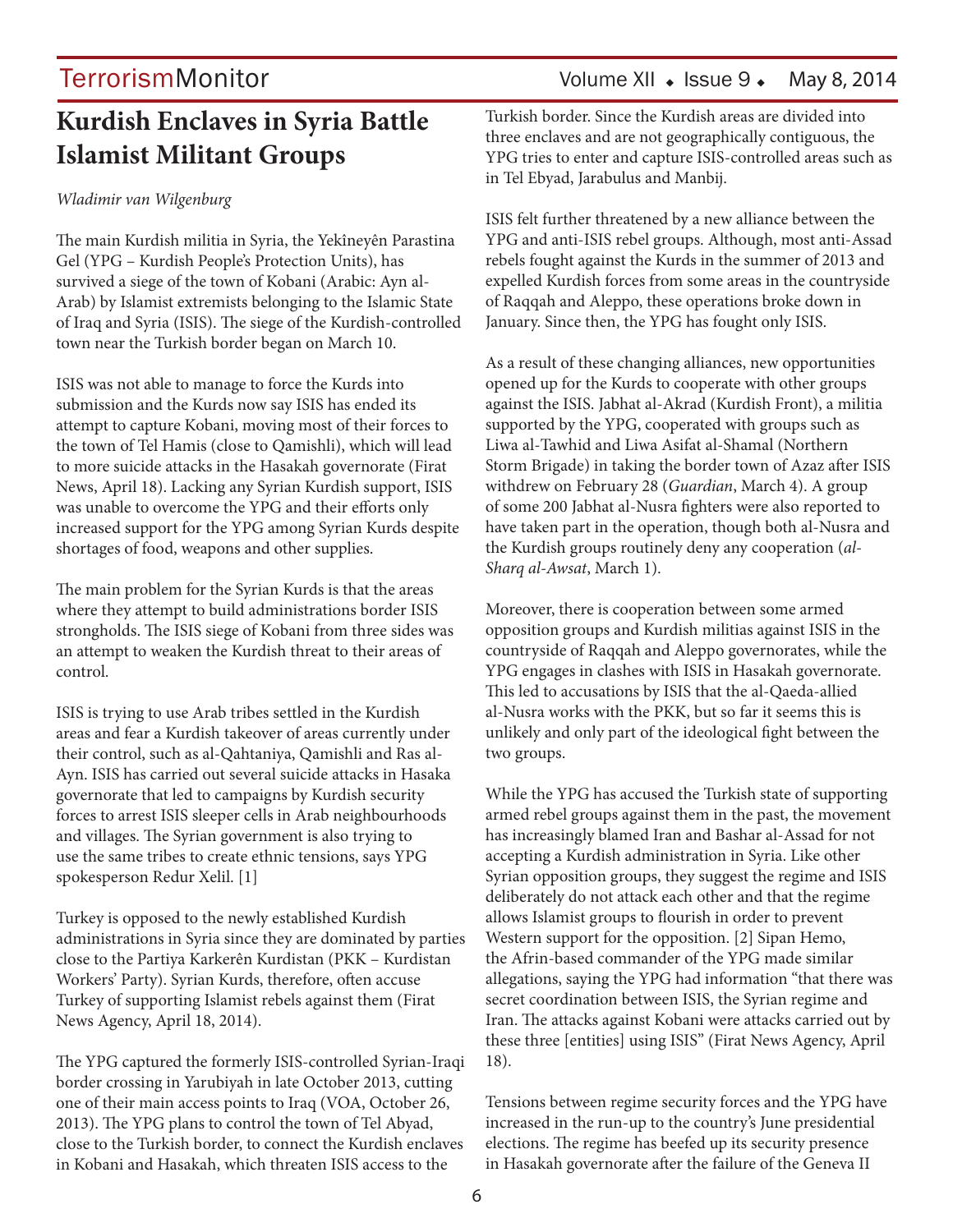talks and has clashed with Kurdish forces several times in the cities of Hasakah and Qamishli. Recently, there was a small fire-fight between the Kurdish security police and the regime's security forces in Qamishli on April 26 (Welati.net, April 27).

On March 11, one day before the anniversary of the 2004 Kurdish uprising, Syrian security forces killed an unarmed YPG fighter in a bakery, leading to brief clashes. "It was a message from them that we are ready to attack you. The Kurds now have the YPG. We are not like the Kurds of 2004, we are ready to answer them," said Heval Abu Faruq, a YPG fighter in Qamishli. [3]

The fact that Kurds are planning their own elections in the three Kurdish enclaves under their control might also lead to new clashes between Syrian security forces and Kurdish militias.

PKK-affiliated Kurdish fighters have managed to withstand armed attacks by Syrian rebel groups against their positions in three Kurdish enclaves in northern Syria. The recent infighting between rebel groups and ISIS has resulted in new cooperation between the opposition rebels and the YPG against ISIS. This new cooperation resulted in an end of the siege on the YPG-controlled area of Afrin in the province of Aleppo and the relief of Kobani. Nevertheless, ISIS will continue to attempt to carry out suicide bombings in Kurdish areas, especially in Hasakah governorate. Furthermore, we will see an increase of clashes between Kurds and Syrian security forces in the run-up to Syria's presidential election in June.

*Wladimir van Wilgenburg is a political analyst specializing in issues concerning Iraq, Iran, Syria, and Turkey with a particular focus on Kurdish politics.*

#### **Notes**

1. Author's interview with YPG spokesperson Redur Xelil, March 26, 2014.

2. Author's interview with YPG fighters in Qamishli, March 30, 2014.

3. Ibid.

## **Algeria's Political Transition Begins in the Midst of Major Security Challenges**

#### *Dario Cristiani*

Algerian president Abdelaziz Bouteflika won his fourth term in office on April 17, when he took over 81 percent of the vote in presidential elections. Former prime minister Ali Benflis failed in his second attempt to unseat Bouteflika, taking only 12 percent of the vote (Algeria Press Service, April 23, 2014). The turnout was 51.7 percent, down from the 75 percent turnout in 2009 (*El Watan* [Algiers], April 18). In Algiers, turnout was at 37 percent, while in some areas historically resistant to central control – for instance Tizi Ouzou in Kabylia - four out of five citizens did not vote. [1] This is significant, as it shows the increasing apathy of many Algerians toward the system. Nevertheless, despite accusations by Benflis concerning electoral frauds and irregularities, dismissing these elections as irrelevant simply because the result was largely predictable would be misleading (al-Arabiya, April 18).

Bouteflika still enjoys a significant degree of support and legitimacy in the eyes of many Algerians, as he is considered the person who took Algeria out of the abyss of civil war. Moreover, his patronage networks and paternalistic policies buy him a significant, inter-class and geographically widespread support. Despite his poor health, he has remained the only name on which most of the different actors of the country could agree. This fourth term will likely be a term of transition to a new configuration of power, however, since a number of generational, social and political developments will put pressure on the system.

#### **The Pluralization of the Algerian Political System and the Role of Bouteflika**

Historically, the military has played a fundamental role in Algerian politics. The dominance of the military over the system increased during the "Black decade" of the 1990s. The election of Bouteflika in 1999 signaled the beginning of new era. Four years earlier, Bouteflika declined an offer to run in the presidential elections. He later changed his mind and was considered the "candidat du consensus," which he remains despite a series of significant changes (*Jeune Afrique*, April 18).

At that time, Algeria needed someone with significant internal legitimacy and who was well-known and respected abroad since Algeria was facing major international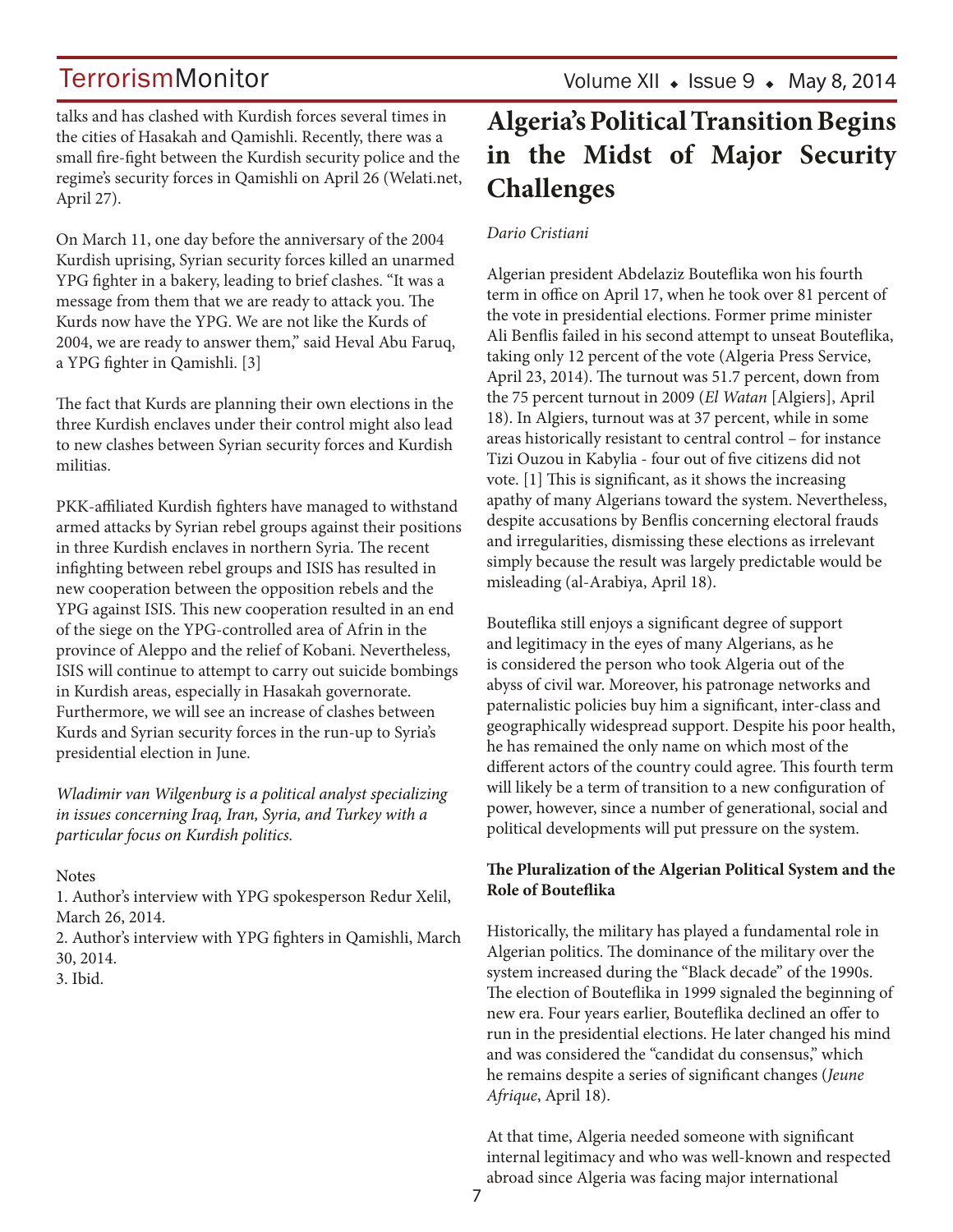## TerrorismMonitor Volume XII • Issue 9 • May 8, 2014

isolation because of the civil war. That was the profile of Bouteflika. Since then, he has worked to reduce, on one hand, the dominance of the military over the system and, on the other, to increase room for the presidency to maneuver.

Since then, he has worked to reduce the overall dominance of the military over the system through the selective and tactical support of some security groups against others. In the early years of his presidency, Bouteflika sought the support of the Département du renseignement et de la sécurité (DRS – Algeria's senior intelligence and security service) to reduce the power of the army. The DRS was similarly interested in increasing its relative power over other sectors of the military. From 2010 onward, however, Bouteflike returned to supporting some elements of the army against the DRS to increase room for the presidency to maneuver. In a way, Bouteflika "presidentialized" what was presidential only on paper, but only to a limited degree.

This did not mean the end of military influence over the system, but rather the emergence of a duopoly that has dominated the Algerian political system over the past fifteen years. The military and the DRS remain significant and fundamental pillars of the system but no longer enjoy the power they had until the late 1990s. The army agreed to end its (direct) interference in politics and the constitutional changes that occurred in 2008 introduced an increase in presidential powers. In this period, the importance of the DRS increased but the tactical alliance with Bouteflika had begun to fade. The decision of Bouteflika to run again, despite his poor health, actually confirms this situation. If the DRS dominates the system –and it has tried to weaken Bouteflika and his clan over the past years in the battle for control of Sonatrach (the government-owned energy company) and by issuing allegations of corruption – why did the DRS accept Bouteflika's return? It is because the DRS now recognizes the existence of this duality of power and the limits to its activity. Some of the higher military rankings support Bouteflika, including the Algerian army's chief-of-staff and deputy defense minister, Lieutenant General Ahmad Kaid Saleh. Moreover, the DRS and the Algerian army are undergoing a series of major internal and generational challenges.

DRS chief General Muhammad Mediene (a.k.a. Toufik) and his supporters remain key players in the Algerian political balance, but there is now a new generation of generals in their forties and fifties running military regions and operational units who are craving for change. Moreover, there is an ongoing – though slow – process of elite pluralization in Algeria. This will have a significant role

in the future configuration of power in Algeria and on the system that will be crafted over the next years.

#### **Looking Ahead: Security Challenges for Algeria in Bouteflika's Fourth Term**

During Bouteflika's next term, the Algerian state can be expected to face four major challenges, although these do not exclude the possible of other unexpected problems. As of now, these are the most important challenges that the Algerian power will face:

*Jihadism and a complex regional order* 

Historically, radical Islamist militancy has represented the most important security challenge for the Algerian government. Shortly after the election, there was been a major attack in the commune of Iboudraren (50 kilometers southeast of Tizi-Ouzou), in which 14 Algerian soldiers were killed (Algeria Press Service, April 20). At the time of writing, al-Qaeda in the Islamic Maghreb (AQIM) had not claimed responsibility for this attack (al-Jazeera, April 20). However, while radical Islamist militancy remains a serious concern, it is no longer the existential challenge that Algeria faced during the 1990s.

While Algeria remains the major rhetorical target of AQIM, a series of changing circumstances – successful counter-terrorist operations by the Algerian state, the declining popular appeal of radical Islamism, the opening of "windows of strategic opportunities" in the Sahara and the Sahel and the "internationalization" of the brand after joining al-Qaeda following years of mutual distrust between al-Qaeda and Algerian jihadists – has led AQIM to partially change its focus.

The Groupe Salafiste pour la Prédication et le Combat (GSPC – AQIM's predecessor in Algeria), initiated the geographical shift that led Algerian terrorism to become increasingly involved in the Sahelian strip, while the rebranding as AQIM led first to the adoption of al-Qaeda style attacks in Algeria between 2007-2008, and then to a greater focus by the organization on illicit activities rather than pure jihad, especially in the Sahelian strip. This culminated in the jihadist takeover of northern Mali in 2012 that pushed external actors – namely, France and members of the African Union – to intervene. While jihadism is no longer an existential threat within Algerian borders, it nevertheless remains a major security concern, as it has the potential to destabilize the Algerian neighborhood, especially Mali and Libya.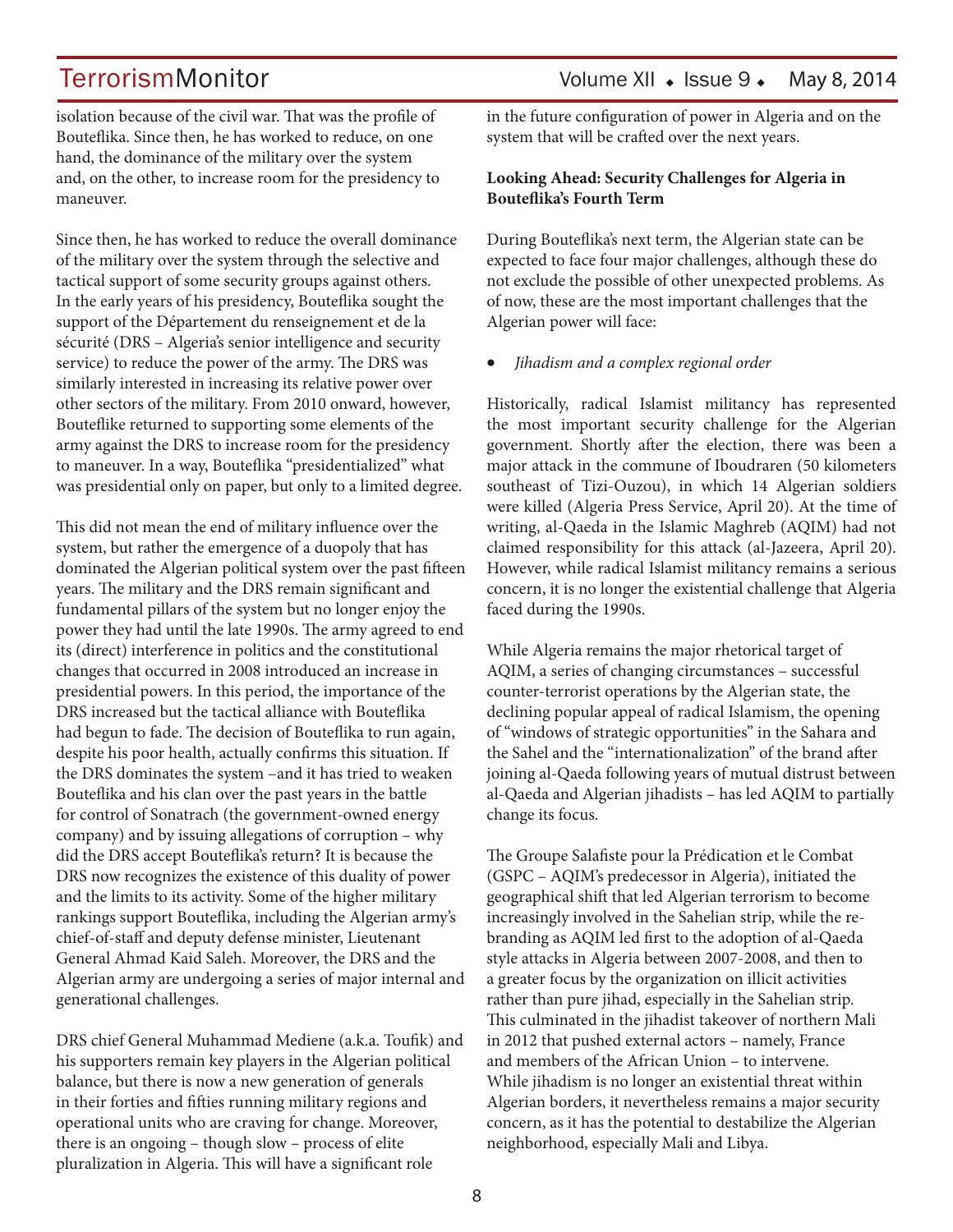• *A revival of independence-autonomist tendencies in Kabylia* 

In the wider North Africa region, the Arab Spring meant a revival of the Berber (Amazigh) presence in the public space, especially in Libya (Slate Afrique, August 11, 2011; *Jeune Afrique*, October 18, 2011). In Algeria, however, it would be misleading to talk generally about a "Berber question." Berber people are well integrated in the social, political and economic structure of the country. Ali Benflis is Berber himself (he is a Shawi [a.k.a. Chaoui], from the Shawiya of the Aurès Mountains). The real question regards the persistence of independent and anti-central sentiments in Kabylia, a mountainous area in north-east Algeria with specific cultural and identity features. These sentiments distinguish this group from the other Berber groups present in Algeria (the already mentioned Shawiya, the Mozabites and the Tuareg). People in Kabylia have already been protagonists in two major revolts against the Algerian state: the so-called Berber Spring of the 1980s, and the "black spring" of early 2000, which led to a major government crackdown on protests in the region. Tension in the region is far from being dissipated. AQIM has a significant presence left in the area – Abd al-Malik Droukdel has his headquarters there – while the feeling of alienation from the Algerian state and its Arab-centered identity remains significant. As such, the emergence of a more active and significant opposition to the central state in Kabylia remains a major issue, although the divisions with the wider Berber population of Algeria and the significant presence of Berber personalities within the national system should prevent this from becoming an issue of systemic impact.

#### **Problems in the hydrocarbon sector**

As of 2011, the Algerian oil and gas sector generated roughly 97 percent of overall exports, 70 percent of budget receipts and about 37 percent of GDP (down from 43.7 percent in 2007). [2] This drop was, however, not due to a greater diversification of the Algerian economy, but to the downward trend of its hydrocarbon production. As shown during the 1980s, a major drop in oil and gas revenues – in that period due to a sharp decline in global energy prices – raised the potential for destabilization in the country. Algeria's oil and gas sector is caught in a web of different problems; scarce investment, ageing equipment and mismanagement have reduced production capacities. Moreover, a weak legal and regulatory environment is deincentivizing investment. The attack on the In Aménas gas facilities in 2013 still represents a psychological burden for companies otherwise willing to invest in Algeria. However, its overall impact should not be overestimated.

### Volume XII  $\bullet$  Issue 9  $\bullet$  May 8, 2014

The problems burdening the oil and gas sector in Algeria are not only limited to the security of companies operating in the region. Moreover, since authorities adopted a rather expansionary fiscal stance to cope with the regional wave of protests in 2011, they postponed the reduction of energy subsidies (see Terrorism Monitor, November 17, 2011). This led to an increase in domestic consumption, reducing export capacity. Finally, dependence on oil and gas makes Algeria prone to external shocks (for instance, a sudden decline in global energy prices). All these elements make the stability of the oil and gas sector a major security issue, as its economy – and the capacity to use economic instruments to cool down social and political tension – depends entirely on these dynamics.

#### Social tension and an "Arab Spring" style revolt

As noted, Algeria was able to avoid the wave of "Arab Spring" protests. However, the re-election of Bouteflika led to the emergence of protests from a number of social and political movements. Notably, in the weeks before the election, there was the emergence of a new opposition platform, the Barakat (Enough) movement. [3] In its manifesto, the movement describes itself as a "peaceful, national citizen movement that is autonomous and nonpartisan, and that campaigns for the establishment of democracy, and of a state subject to the rule of law and justice in Algeria." [4] The movement also calls for an end to *hogra*, the feeling of injustice and humiliation that ordinary citizens experience in dealing with the authorities, a typical element of social narratives in the Maghreb. *Hogra* was central in triggering the revolution in Tunisia, for instance.

However, while the potential impact of this movement should not be underestimated, at the moment its capacity to trigger a major revolt against authorities is somewhat limited for a series of reasons. First of all, Algerians value stability and security greatly, above all bearing in mind what happened in the 1990s during the "Black decade" of the civil war. Although unemployment – especially among youngsters – remains particularly high, corruption rampant and housing in short supply, the memory of the civil war still presents a major psychological burden. Recent events in Egypt, Libya and Syria are powerful reminders of the chaos that countries going through revolutionary processes may face.

Finally, the "international momentum" in support of these changes is diminishing. The Arab Spring revolts were supported by external actors and, above all in the case of Libya, success was seized only thanks to significant